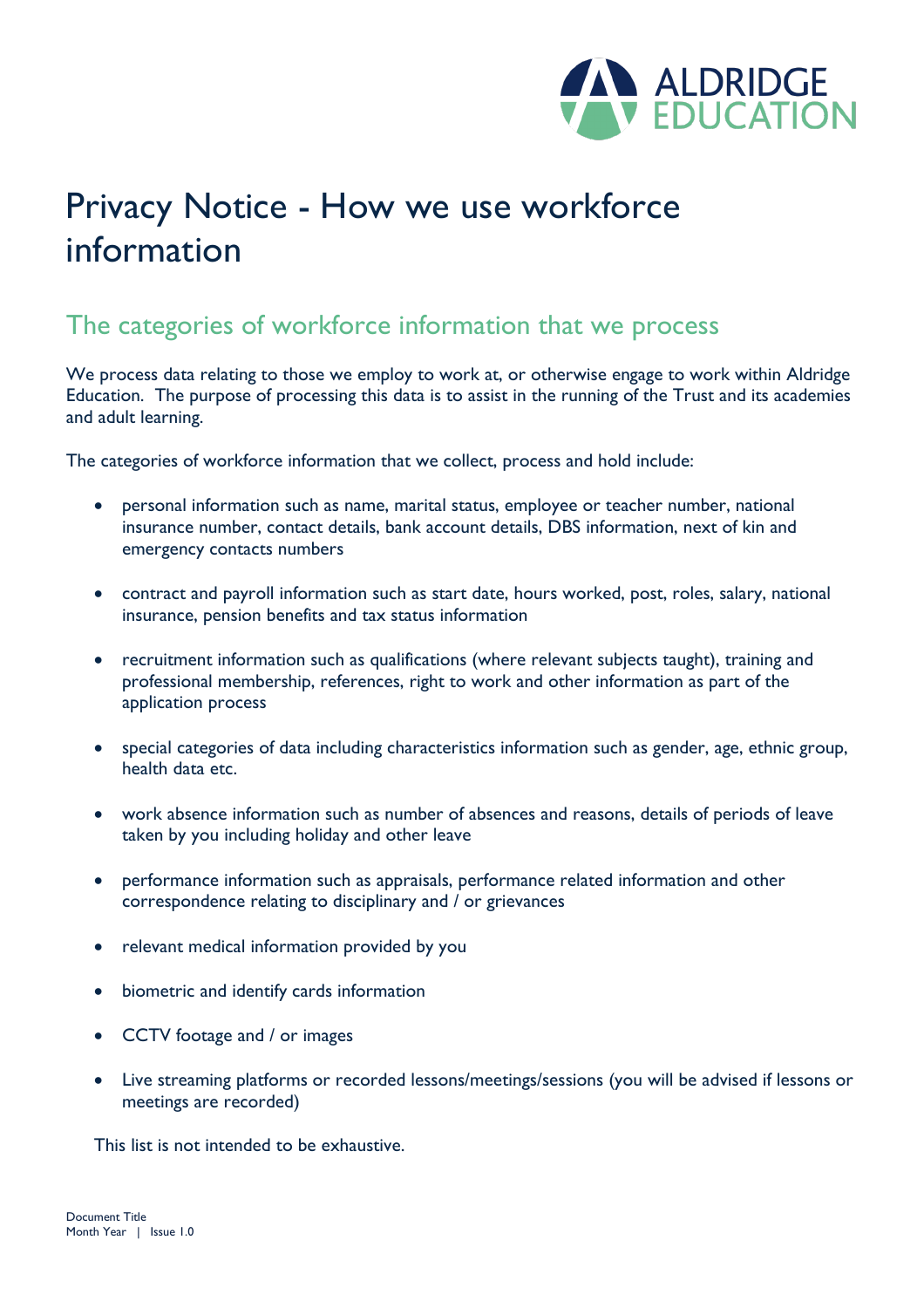

# Why we collect and use workforce information

We use school workforce data to:

- fulfil our statutory obligations as an employer
- enable the development of a comprehensive picture of the workforce and how it is deployed
- maintain accurate workforce records including emergency contact details and records of contractual and statutory rights
- enable individuals to be paid and administer pension and other benefits
- facilitate safer recruitment as part of our safeguarding responsibilities
- operate and keep a record of absence management and other types of leave including maternity, paternity and parental leave
- obtain occupational health advice and to ensure we are meeting obligations under health and safety law
- inform the development of recruitment and retention policies
- improve the quality of teaching and learning through effective support and training
- provide access to facilities such as building / room access, print facilities, library and catering facilities
- to create IT accounts, manage user groups and secure our key learning technologies (Microsoft Teams, Google etc.)
- support the work of the School Teachers' Review Body
- to provide references
- to be able to respond to and defend legal claims

This list is not intended to be exhaustive.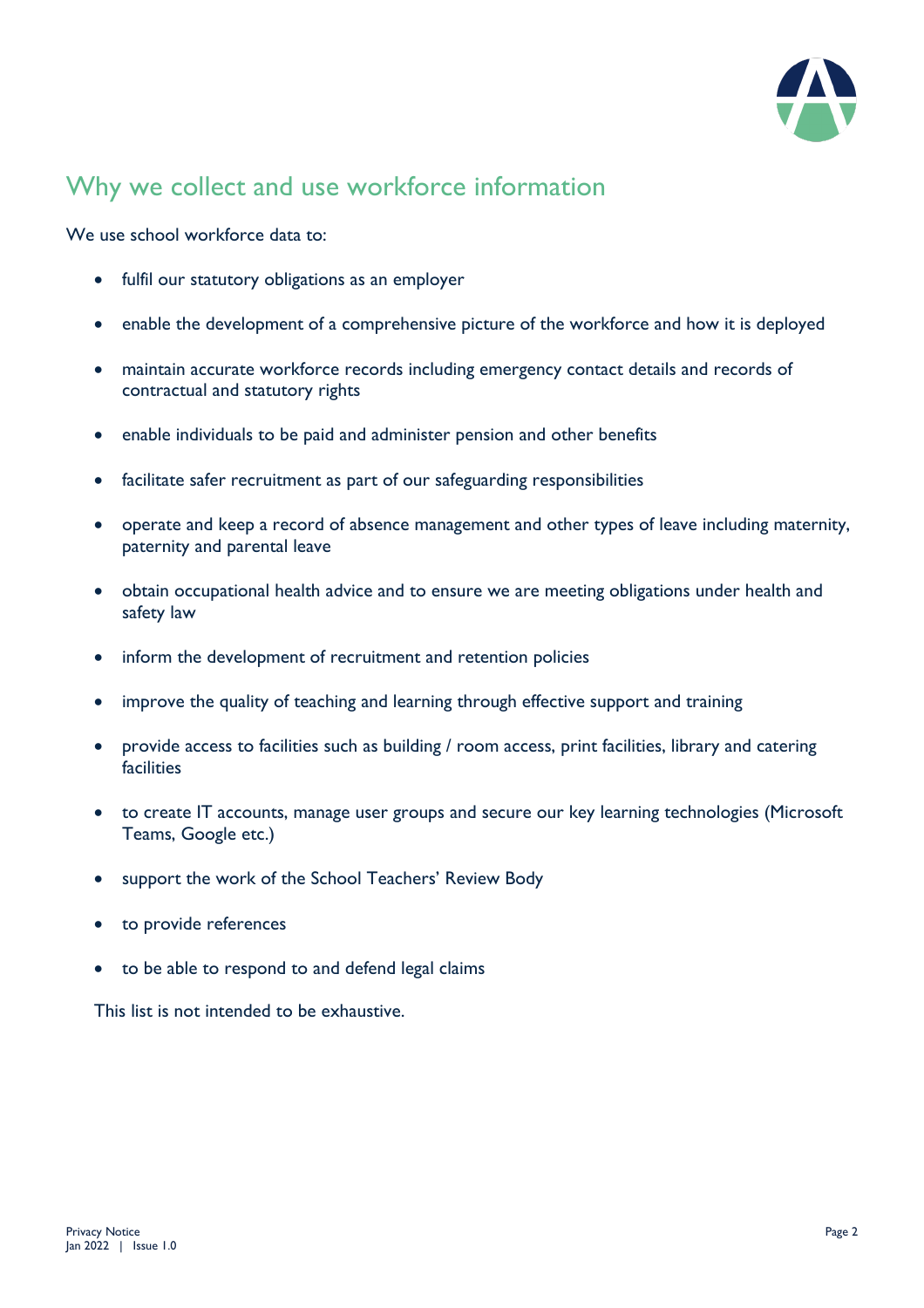

#### The lawful basis on which we process this information

Data Protection law requires us to have a lawful reason ('lawful basis') for processing the personal data we use. We collect and use workforce information under Article 6, and Article 9 where data processed is special category data from the General Data Protection Regulations May 2018 (GDPR) and for data collection purposes under the Education Act 1996. Our lawful basis for processing will be explained at the point at which we collect personal information unless there is a lawful reason not to do so.

The Trust and our Schools and Adult Learning provision process a wide range of personal data for a variety of purposes. The lawful basis we rely on will therefore vary. However, generally, the lawful basis we mainly use in relation to our workforce are:

- To fulfil a contract, we have entered into with you: for example, we need to collect and use your personal information to fulfil the terms of the employment contract we have with you including to be able to pay you and to administer benefits and pensions.
- We need to comply with the law (we have a legal obligation): for example, we collect and use workforce information under legal and statutory obligations within the Keeping Children Safe in Education (KCSIE) statutory guidelines. We are required to check employees' suitability to work with children, their entitlement to work in the UK and to comply with health and safety laws.
- We need to carry out a task in the public interest: For example, where the collection and use of workforce information is necessary for us to perform our role as a school and to deliver our public task of providing education to our pupils.
- You have given us consent to use it in a certain way (for example a photo of you for promotional purposes or on our website).
- We need to protect your vital interests (or someone else's interests). This relates to life and death situations.
- It is in ours, or a third party's, legitimate business interests to process the data. Where this is the case, we will ensure that we have considered whether our legitimate interests are overridden by your rights and freedoms as the worker or employee.

We may also collect, store, and use information about you that falls into "special categories" of more sensitive personal data which has extra protection in law and requires us to identify a condition for processing under Article 9 of the GDPR. Where we process more sensitive data, we need an additional legal basis. The basis we mainly use are:

- Legal obligation
- Substantial public interest including:
	- o Statutory and government purposes
	- o Equality of opportunity or treatment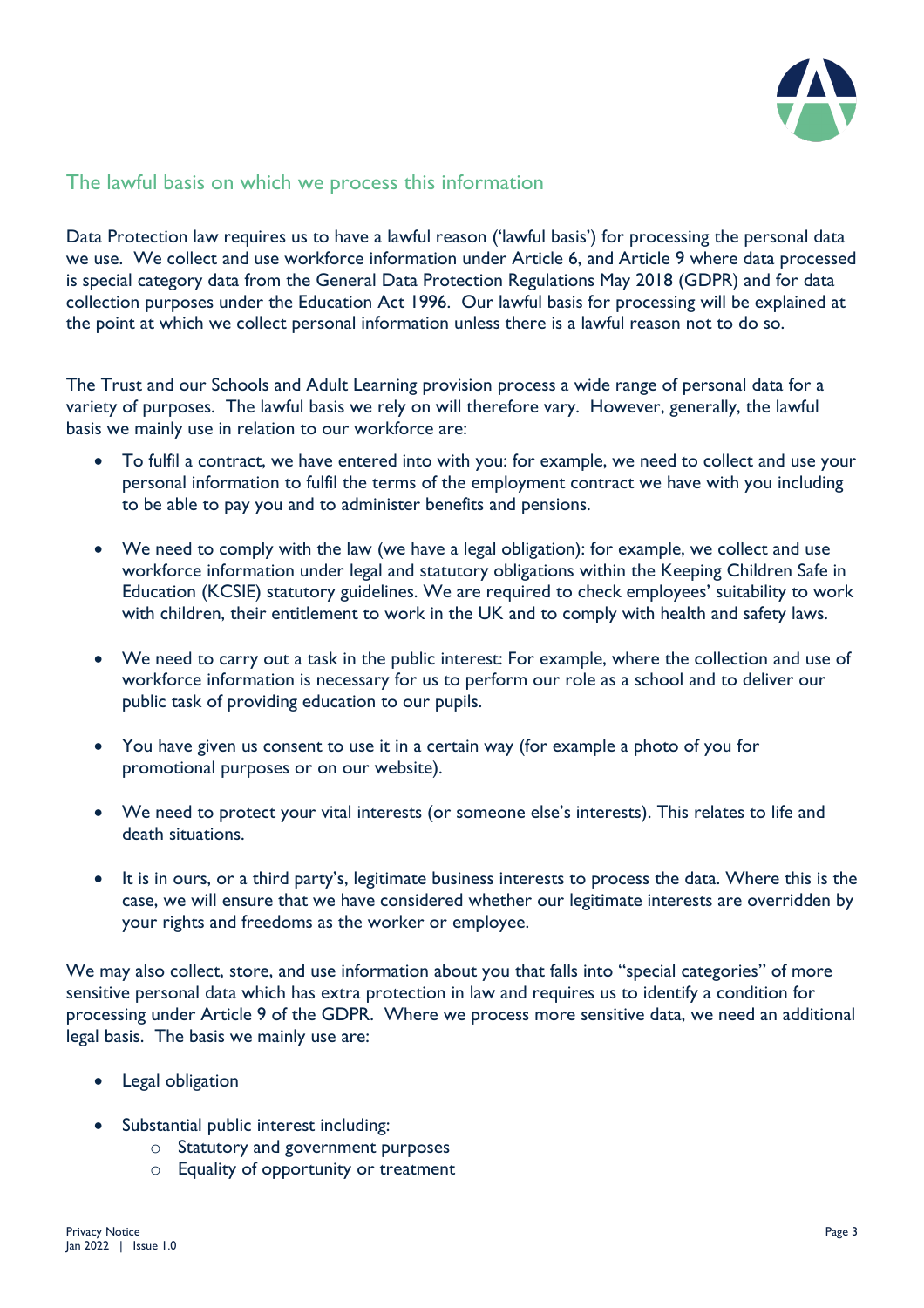

- o Preventing and detecting unlawful acts
- o Preventing fraud
- o Public Health
- Support for individuals with a particular disability or medical condition
- Employment, social security and social protection
- Occupational pensions
- **Explicit consent**
- To maintain your vital interests, where consent is physically or legally incapable of giving consent (e.g. where you are unconscious and in need of medical assistance), and where your health data is then shared
- For the purpose of medical diagnosis and prevention (e.g. School nurse Team, ensuring staff are aware of allergies)

Where you have provided us with consent to use your data, you may withdraw this consent at any time. We will make this clear when requesting your consent and explain how you go about withdrawing consent if you wish to do so. We will then cease this aspect of processing.

Some of the reasons listed above for collecting and using personal information about you overlap, and there may be several grounds which justify the school/Trust's use of your data. There are also other lawful bases that may apply, and this will be made clear wherever possible.

### Collecting workforce information

We collect personal information to enable us to manage our workforce and to help us to operate our Schools, Adult Learning and overall Trust. Workforce data is essential for the school / Trust to operate.

We collect and use information about you in a variety of ways including through the recruitment process, information obtained through identity documents, from correspondence with you or through interviews, meetings or other assessments while you are working with us.

Whilst the majority of personal information you provide to us is mandatory, some of it is requested on a voluntary basis. In order to comply with UK GDPR, we will inform you at the point of collection, whether you are required to provide certain information to us or if you have a choice in this.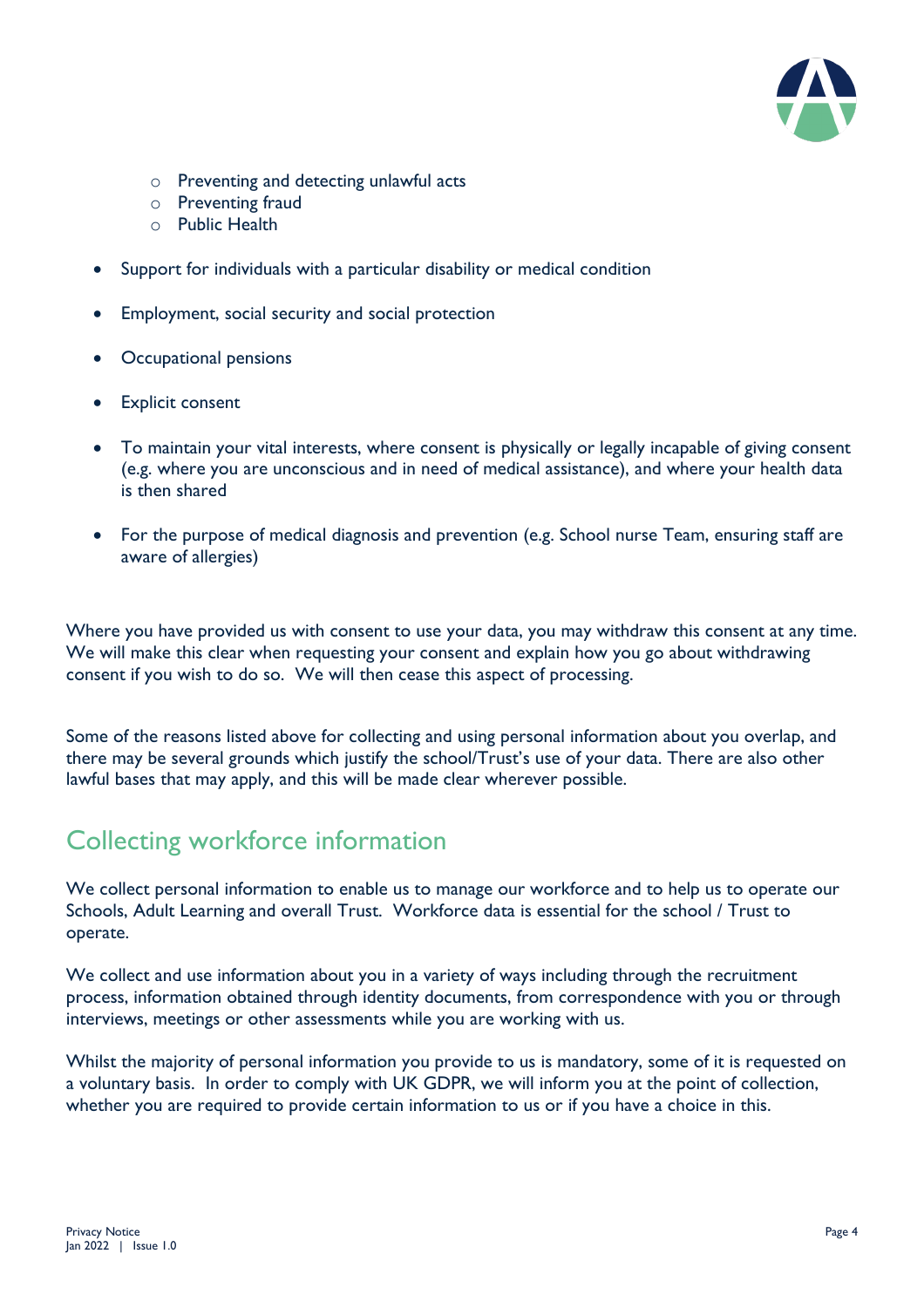

# Storing workforce information

Personal data is stored in line with our data protection policy in a range of different places including in your personnel file and in IT systems including the school's/Trust email system. We create and maintain an employment file for each staff member. The information contained in this file is kept secure and is only used for purposes relevant to your employment. Once your employment with us has ended, we will retain this file and usually delete the information in line with our retention policies (unless exceptionally there is a business need to retain it, for example in relation to safeguarding) for 6 years after the termination of your employment.

## Who we share workforce information with

Information about our workforce will not be shared with any third party without your consent, unless the law permits this. Where it is legally required or is otherwise necessary (and it complies with data protection law) personal information may be shared with:

- Your family or representatives
- Educators, examining bodies and our regulator (Ofsted)
- Suppliers and service providers such as payroll providers
- Our auditors and legal advisors
- Trade unions, associations and other professional bodies
- Health authorities, Police forces, courts or tribunals
- Governors or Trustees
- Occasionally with the school or Trust Data Protection Leads or Data Protection Officer
- the relevant local authority, to meet our legal obligations to share certain information such as safeguarding concerns; or
- with the Department for Education (DfE) the DfE processes personal data relating to those employed by schools (including all academies and free schools and all special schools including pupil referral units).

To find out more about the data collection requirements that are placed upon us by the DfE including the data that we share with them go to:

<https://www.gov.uk/education/data-collection-and-censuses-for-school>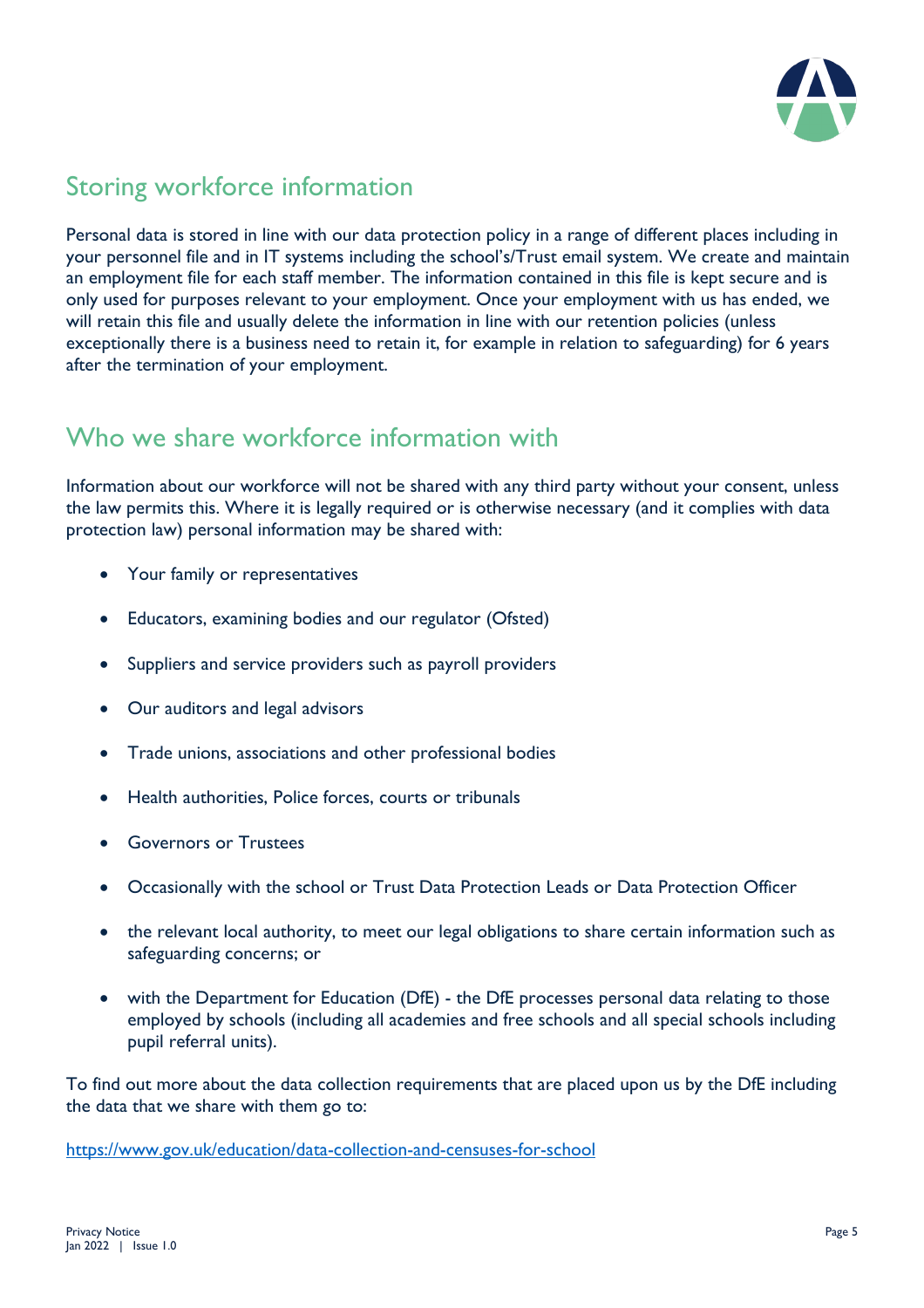

# Why we share school workforce information

We do not share information about our workforce members with anyone without consent unless the law and our policies allow us to do so.

Where we transfer personal data to a country or territory outside of the UK and European Economic Area, we will do so in accordance with data protection law and ensure that we have sufficient safeguards in place.

#### Local authority

We are required to share information about our workforce members with our local authority (LA) under section 5 of the Education (Supply of Information about the School Workforce) (England) Regulations 2007 and amendments.

#### Department for Education

The Department for Education (DfE) collects personal data from educational settings and local authorities via various statutory data collections. We are required to share information about our children and young people with the Department for Education (DfE) for the purpose of those data collections, under:

We are required to share information about our school employees with the Department for Education (DfE) under section 5 of the Education (Supply of Information about the School Workforce) (England) Regulations 2007 and amendments.

All data is transferred securely and held by DfE under a combination of software and hardware controls which meet the current [government security policy framework.](https://www.gov.uk/government/publications/security-policy-framework)

For more information, please see 'How Government uses your data' section (below).

### Requesting access to your personal data

Under data protection legislation, individuals have the right to request access to information them that we hold. This is know as making a 'Subject Access Request' (SAR). If you make a subject access request, and if we hold information about you, we will:

- Give you a description of it
- Tell you why we are holding and processing it, and how long we will keep it for
- Explain where we got it from, if not from you
- Tell you who it has been, or will be, shared with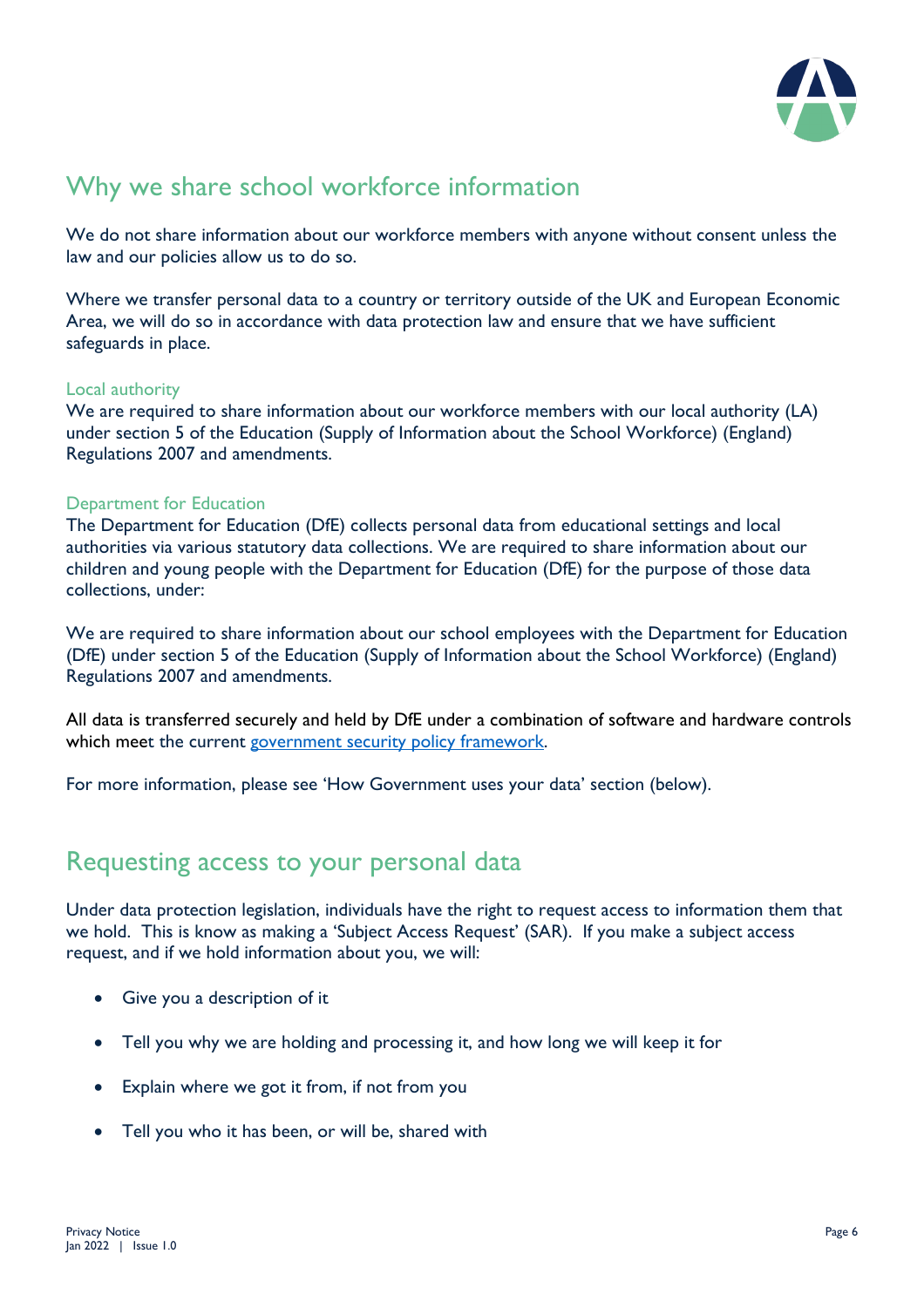

- Let you know whether any automated decision-making is being applied to the data, and any consequences of this
- Give you a copy of the information in an intelligible form within a month, unless an extension is necessary on the ground of the complexity of the request.

You may also have the right for your personal information to be transmitted electronically to another organisation in certain circumstances.

To make a request for your personal information, contact:

• School Data Protection Leads (DPLs): Darwen Aldridge Community Academy [dpl@daca.uk.com](mailto:dpl@daca.uk.com) Darwen Vale High School [dpl@darwenvale.com](mailto:dpl@darwenvale.com) Darwen Aldridge Enterprise School [dpl@daestudio.biz](mailto:dpl@daestudio.biz) Aldridge UTC@MediaCityUK Dukes Aldridge Academy demonstration of the [dpl@dukesacademy.org.uk](mailto:dpl@dukesacademy.org.uk) Brighton Aldridge Community Academy [dpl@baca-uk.co.uk](mailto:dpl@baca-uk.co.uk) Portslade Aldridge Community Academy [dpl@paca.uk.com](mailto:dpl@paca.uk.com) Aldridge Adult Learning [dpl@aal.org.uk](mailto:dpl@aal.org.uk)

[dpl@sudell.blackburn.sch.uk](mailto:dpl@sudell.blackburn.sch.uk)<br>dpl@utcmedicityuk.org.uk

• Trust Data Protection Officer (DPO): [dpo@aldridgeducation.org](mailto:dpo@aldridgeducation.org)

You also have the right to:

- to ask us for access to information about you that we hold
- to have your personal data rectified, if it is inaccurate or incomplete
- to request the deletion or removal of personal data where there is no compelling reason for its continued processing
- to restrict our processing of your personal data (i.e. permitting its storage but no further processing)
- to object to direct marketing (including profiling) and processing for the purposes of scientific/historical research and statistics
- not to be subject to decisions based purely on automated processing where it produces a legal or similarly significant effect on you

If you have a concern about the way we are collecting or using your personal data, we ask that you raise your concern with us in the first instance. Alternatively, you can contact the Information Commissioner's Office at<https://ico.org.uk/concerns/>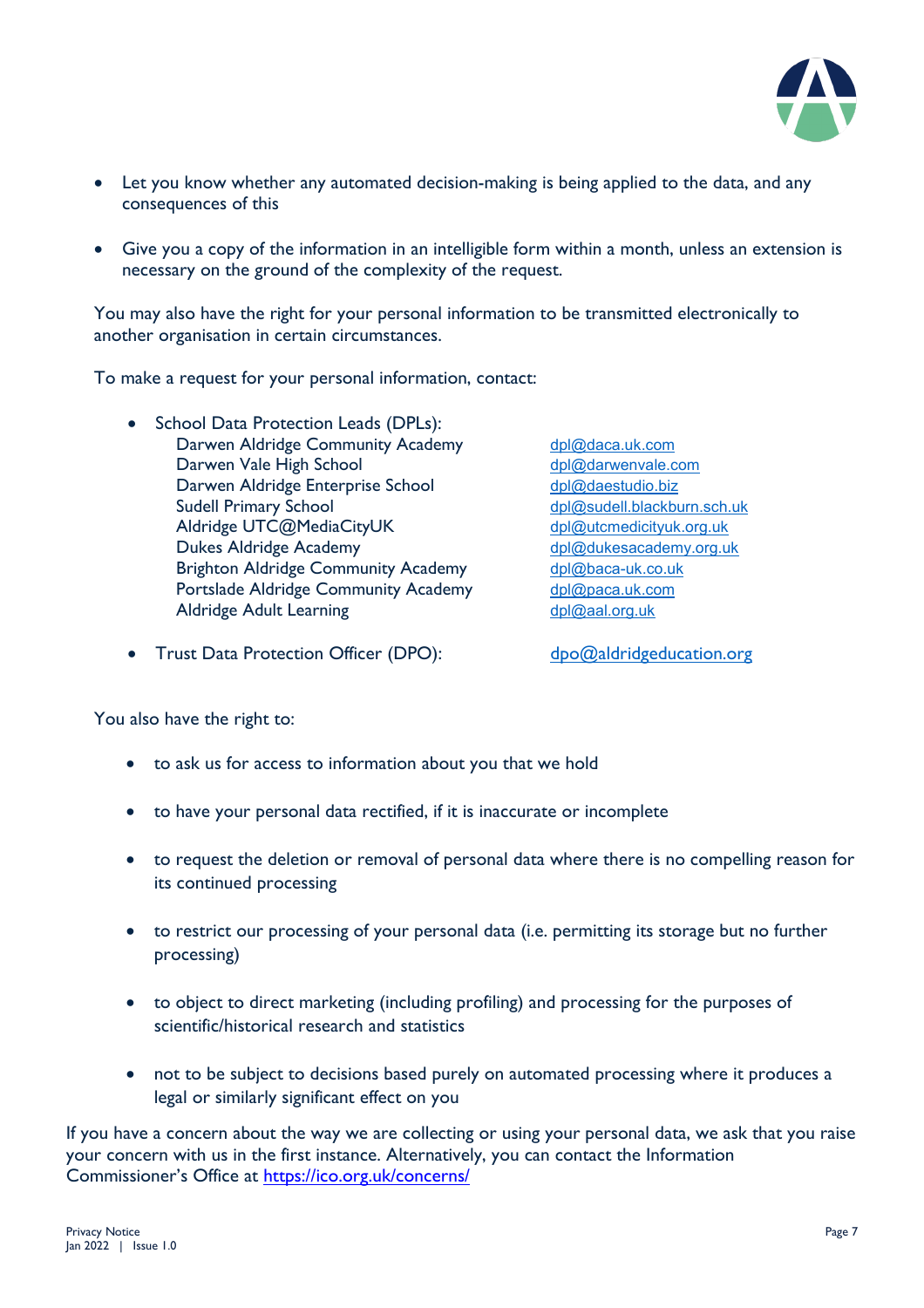

For further information on how to request access to personal information held centrally by DfE, please see the 'How Government uses your data' section of this notice.

# Withdrawal of consent and the right to lodge a complaint

Where we are processing your personal data with your consent, you have the right to withdraw that consent. If you change your mind, or you are unhappy with our use of your personal data, please let us know by contacting

- School Data Protection Leads (DPLs): Darwen Aldridge Community Academy [dpl@daca.uk.com](mailto:dpl@daca.uk.com) Darwen Vale High School [dpl@darwenvale.com](mailto:dpl@darwenvale.com) Darwen Aldridge Enterprise School [dpl@daestudio.biz](mailto:dpl@daestudio.biz) Sudell Primary School [dpl@sudell.blackburn.sch.uk](mailto:dpl@sudell.blackburn.sch.uk) Aldridge UTC@MediaCityUK [dpl@utcmedicityuk.org.uk](mailto:dpl@utcmedicityuk.org.uk) Dukes Aldridge Academy demonstration of the [dpl@dukesacademy.org.uk](mailto:dpl@dukesacademy.org.uk) Brighton Aldridge Community Academy [dpl@baca-uk.co.uk](mailto:dpl@baca-uk.co.uk) Portslade Aldridge Community Academy [dpl@paca.uk.com](mailto:dpl@paca.uk.com) Aldridge Adult Learning [dpl@aal.org.uk](mailto:dpl@aal.org.uk)
- Trust Data Protection Officer (DPO): [dpo@aldridgeducation.org](mailto:dpo@aldridgeducation.org)
- 

### Last updated

We may need to update this privacy notice periodically so we recommend that you revisit this information from time to time.

This version was last updated on January 2022.

### **Contact**

If you would like to discuss anything in this privacy notice, please contact:

Trust Data Protection Officer (DPO): dpo@aldridgeducation.org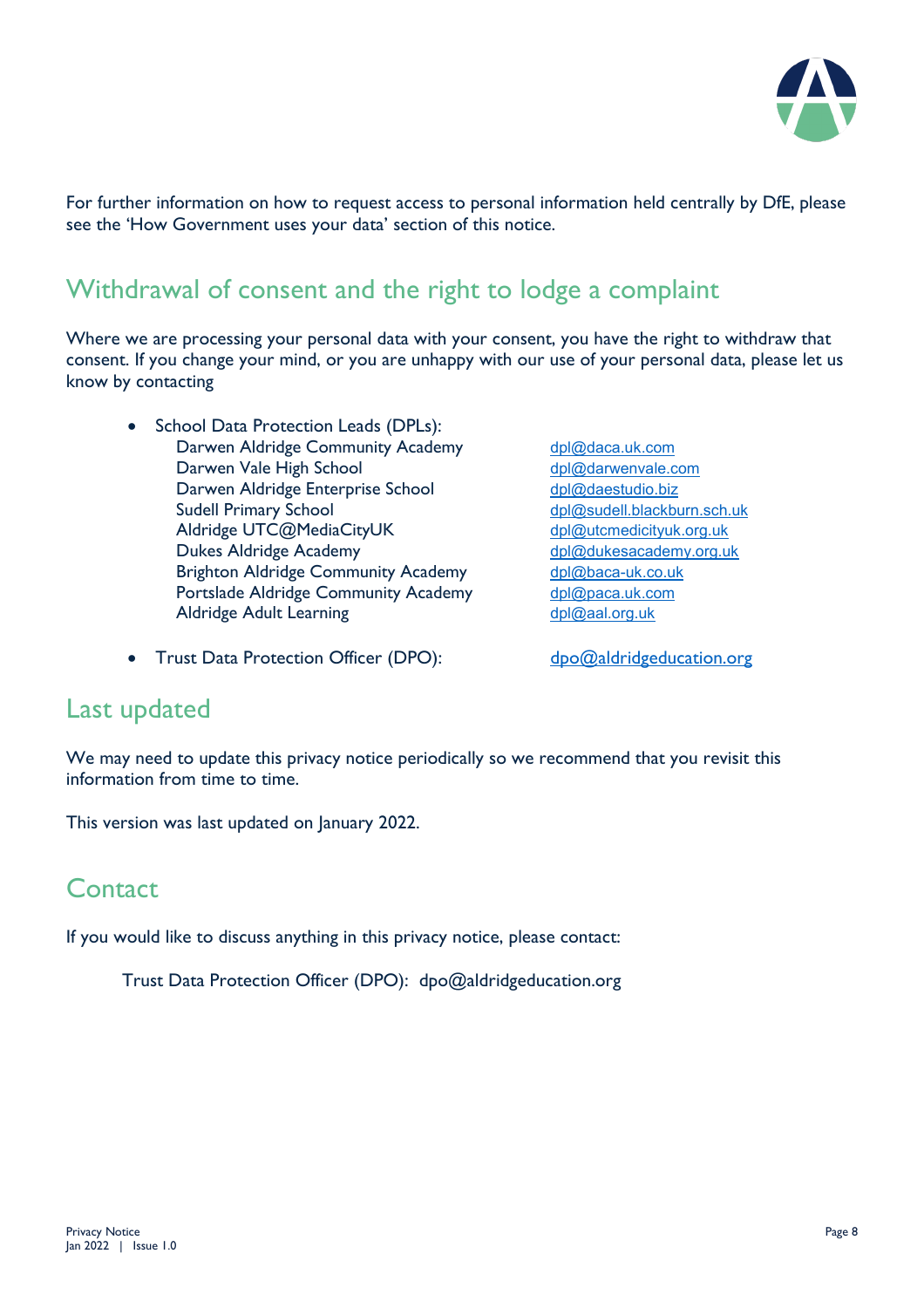

### How government uses your data

The workforce data that we lawfully share with the DfE through data collections:

- informs departmental policy on pay and the monitoring of the effectiveness and diversity of the school workforce
- links to school funding and expenditure
- supports 'longer term' research and monitoring of educational policy

### Data collection requirements

To find out more about the data collection requirements placed on us by the Department for Education including the data that we share with them, go to

[https://www.gov.uk/education/data-collection-and-censuses-for-schools.](https://www.gov.uk/education/data-collection-and-censuses-for-schools)

# Sharing by the Department for Education

The Department may share information about school employees with third parties who promote the education or well-being of children or the effective deployment of school staff in England by:

- conducting research or analysis
- producing statistics
- providing information, advice or guidance

The Department has robust processes in place to ensure that the confidentiality of personal data is maintained and there are stringent controls in place regarding access to it and its use. Decisions on whether DfE releases personal data to third parties are subject to a strict approval process and based on a detailed assessment of:

- who is requesting the data
- the purpose for which it is required